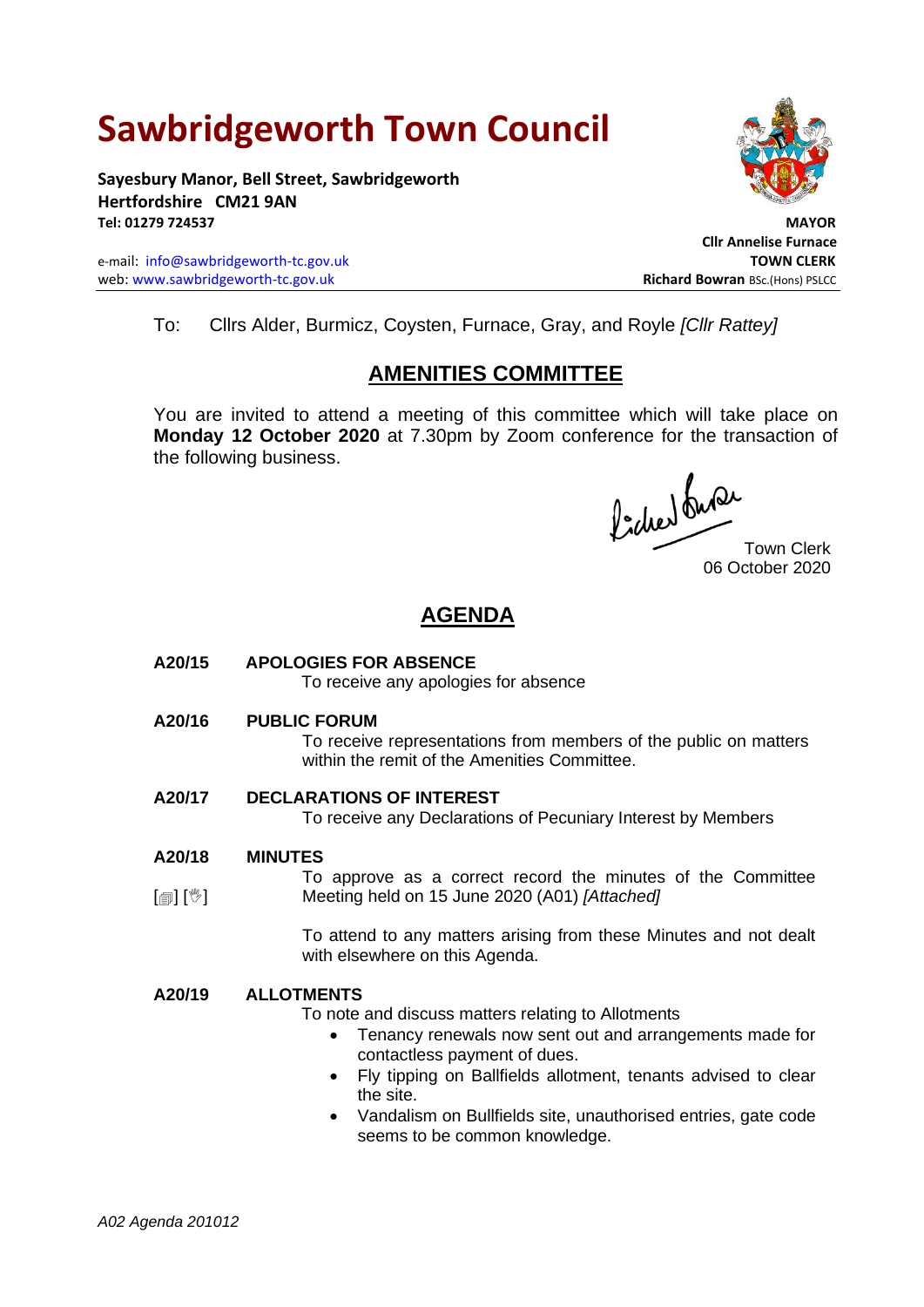### **A20/20 CEMETERY**

To note and discuss matters relating to the Town Cemetery

- No increase in volume of business but funeral directors are busy.
- Increase in demand for pseudo green burials by the new avenues of trees.
- Wild meadow seeds now sown in borders adjacent to roadways.
- Handyman now reverted to 8 hours per week contract

#### **A20/21 FOOTPATHS & OPEN SPACES**

 $[\blacksquare]$ To note and discuss matters relating to Footpaths & Open Spaces Champion's report is attached

### **A20/22 OPERATIONS**

- To receive, note and discuss matters relating to Operations
	- Sawbobus running on a three-day week with proper social distancing.

### **A20/23 ECO-AUDIT WORKING PARTY**

To determine a date for the next meeting of the Eco-Audit Working Party.

### **A20/24 ITEMS FOR FUTURE AGENDAS**

To note items for future agendas

### **Zoom link:**

Join Zoom Meeting https://us02web.zoom.us/j/84774471098?pwd=em4xWHdLak80K2tnMGdxcENaaE42UT09

Meeting ID: 847 7447 1098 Passcode: 866071